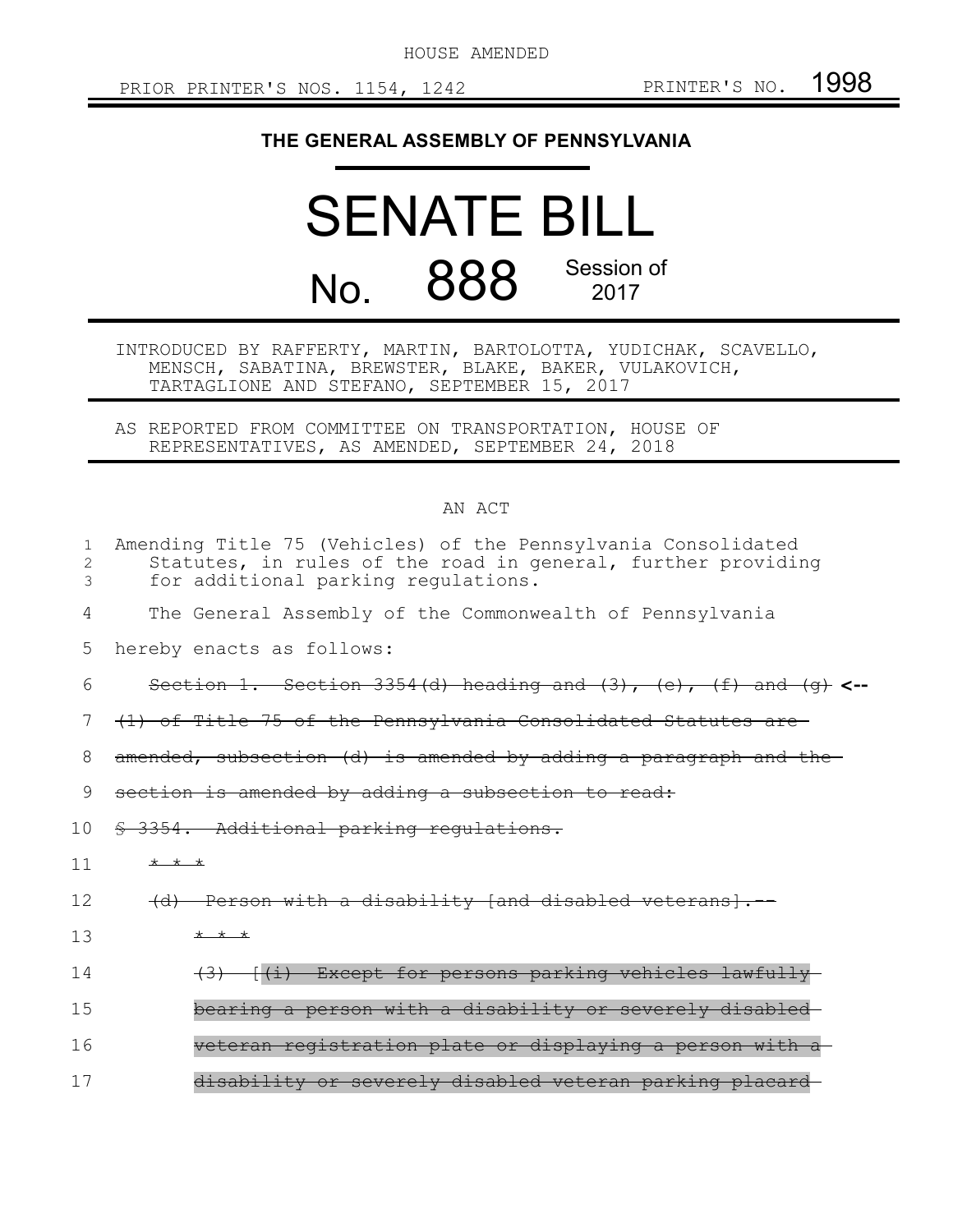when such vehicles are being operated by or for thetransportation of a person with a disability or a severely disabled veteran, no person shall park a vehicle on public or private property reserved for a person with a disability or severely disabled veteran which property has been so posted in accordance with departmental regulations. Regulations shall require that parking spaces designated with an international symbol for access for persons with disabilities on a sign are posted with a sign stating the penalty amount indicated in subsection (f) and that vehicles in violation of the subsection may be towed and require that signs be replaced when they become either obsolete or missing with all costs to replace the necessary signs to be borne by the persons responsible for signing the particular location. The absence of a sign stating the penalty amount at parking spaces designated with an international symbol for access for persons with disabilities shall not preclude the enforcement of this subsection. A vehicle which is unlawfully parked in a designated person with a disability parking area may be removed from that area by towing and may be reclaimed by the vehicle owner upon payment of the towing costs. A vehicle may only be towed under this paragraph if the parking space is posted with a sign indicating that vehicles in violation of this section may be towed. (ii) Local authorities shall have the power and may, by ordinance or resolution, authorize a person with a disability and severely disabled veterans to issue statements to violators or violating vehicles for 1 2 3 4 5 6 7 8 9 10 11 12 13 14 15 16 17 18 19 20 21 22 23 24 25 26 27 28 29 30

20170SB0888PN1998 - 2 -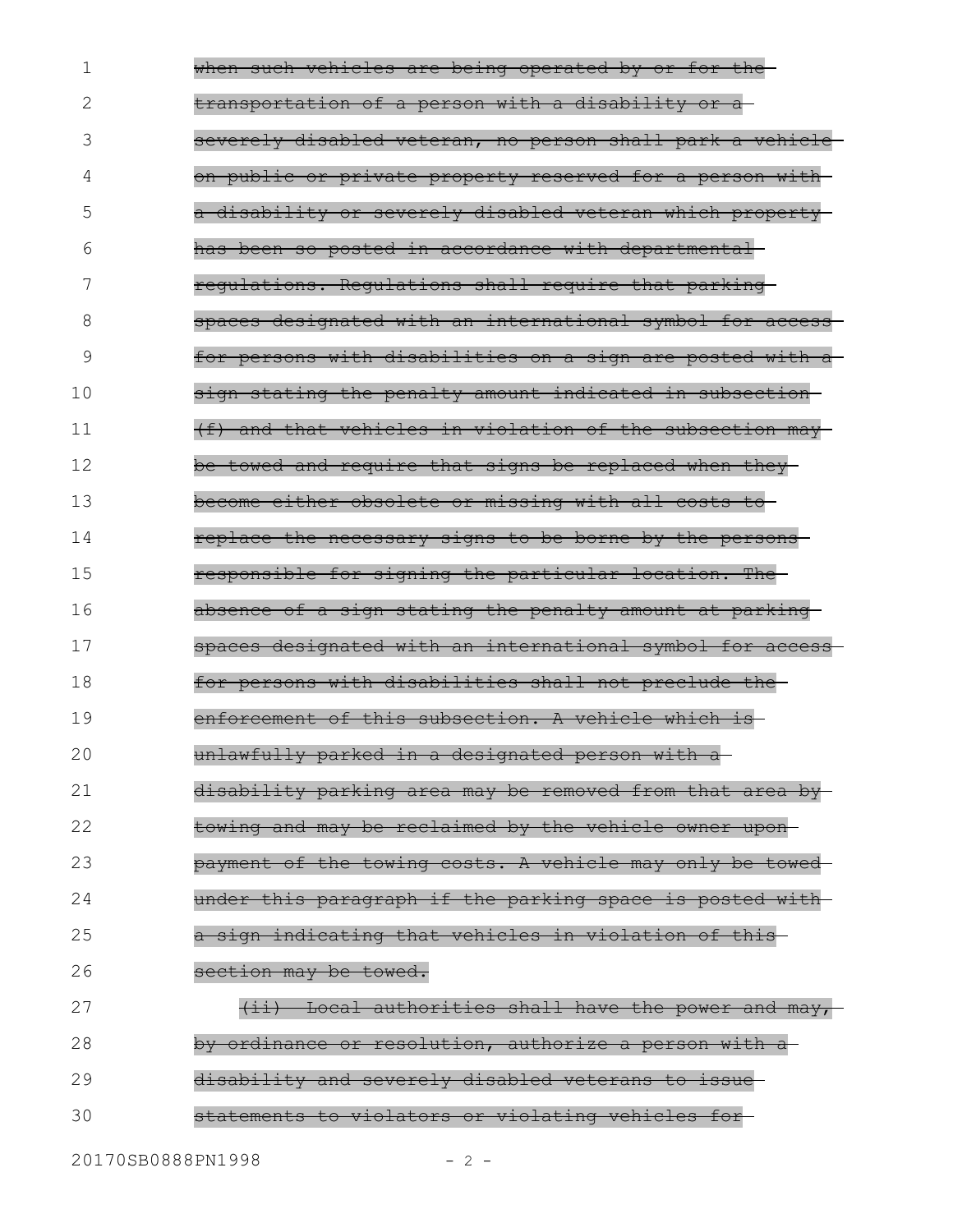| 1  | violation of subparagraph (i). The form of the statement                                  |
|----|-------------------------------------------------------------------------------------------|
| 2  | shall be as prescribed by the local authorities.                                          |
| 3  | (iii) No occupancy or driveway permit may be issued                                       |
| 4  | to a person whose property is reserved for a person with                                  |
| 5  | a disability or a severely disabled veteran if the                                        |
| 6  | property is not posted with a sign stating the penalty-                                   |
| 7  | amount indicated in subsection (f).] The following shall-                                 |
| 8  | apply:                                                                                    |
| 9  | Except for a person with a disability, a person-                                          |
| 10 | may not park a vehicle on public or private property-                                     |
| 11 | reserved for a person with a disability.                                                  |
| 12 | A person may not obstruct any of the following:<br>$\leftarrow$ $\leftarrow$ $\leftarrow$ |
| 13 | (A) A vehicle on public or private property                                               |
| 14 | reserved for a person with a disability.                                                  |
| 15 | $\left( \mathrm{B} \right)$<br>A part of a curb ramp or the access aisle-                 |
| 16 | <u>adjacent to a parking space reserved for a person-</u>                                 |
| 17 | with a disability.                                                                        |
| 18 | The owner or lessee of a parking space, curb-<br>$\leftarrow$ $\leftarrow$                |
| 19 | <u>ramp and access aisle on public or private property-</u>                               |
| 20 | reserved for a person with a disability shall maintain-                                   |
| 21 | <u>the parking space, curb ramp and access aisle and provide-</u>                         |
| 22 | necessary improvements. The cost of maintenance and                                       |
|    |                                                                                           |
| 23 | necessary improvements shall be paid by the owner or-                                     |
| 24 | <del>lessee.</del>                                                                        |
| 25 | The following shall apply:<br>(4)                                                         |
| 26 | The department shall not be deemed to be an-<br>$\overline{)}$                            |
| 27 | <u>owner of a parking space and may not maintain stopping,</u>                            |
| 28 | <u>standing or parking signs, access aisles or parking space-</u>                         |
| 29 | markings. The department may permit a person or local                                     |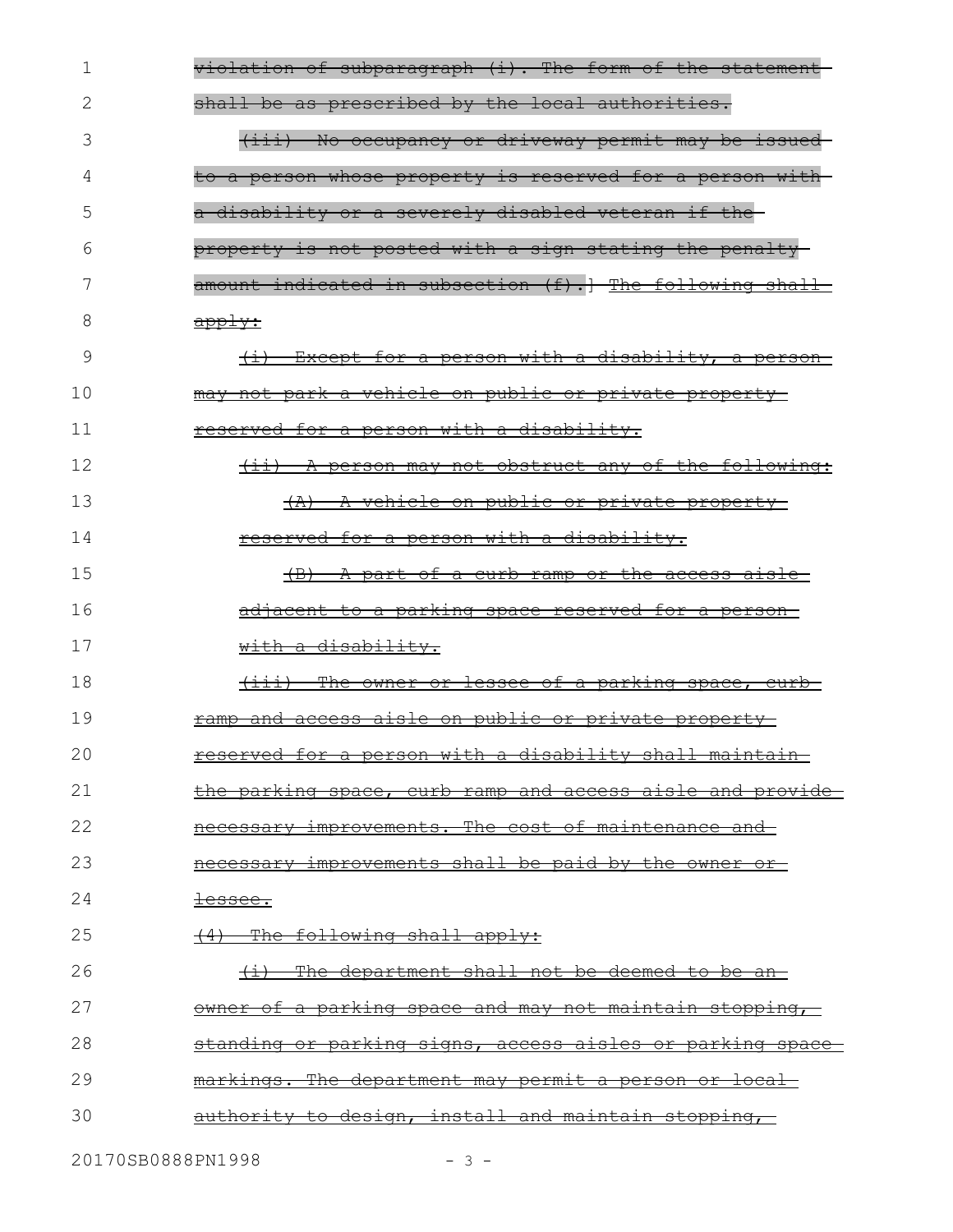| 1  | <u>standing or parking signs, access aisles or parking space-</u> |
|----|-------------------------------------------------------------------|
| 2  | markings. The department may promulgate requlations               |
| 3  | <u>pertaining to the signing, marking and proper use of a-</u>    |
| 4  | <u>parking space, curb ramp and access aisle on public or-</u>    |
| 5  | private property reserved for a person with a disability.         |
| 6  | (ii) A permit, including an occupancy or driveway                 |
| 7  | permit, may not be issued that obstructs a parking space-         |
| 8  | reserved for a person with a disability, unless-                  |
| 9  | reasonable accommodations are made for a person with a            |
| 10 | disability.                                                       |
| 11 | (iii) A person may notify a police officer or a                   |
| 12 | parking enforcement specialist for a violation under this         |
| 13 | subsection.                                                       |
| 14 | (iv) A vehicle that is parked without a required                  |
| 15 | <u>plate or placard in a space reserved for a person with a-</u>  |
| 16 | disability may be towed from the area at the direction of         |
| 17 | a police officer, a parking enforcement specialist or the         |
| 18 | owner or lessee of the space. The vehicle may be                  |
| 19 | <u>reclaimed by the vehicle owner upon payment of any-</u>        |
| 20 | penalty and towing costs.                                         |
| 21 | (e) Unauthorized use. [An operator of a vehicle bearing a         |
| 22 | person with a disability or severely disabled veteran plate or    |
| 23 | displaying a person with a disability or severely disabled-       |
| 24 | veteran parking placard shall not make use of the parking-        |
| 25 | privileges accorded to a person with a disability and severely-   |
| 26 | disabled veterans under subsection (d) (3) unless the operator is |
| 27 | a person with a disability or a severely disabled veteran or      |
| 28 | unless the vehicle is being operated for the transportation of a  |
| 29 | person with a disability or severely disabled veteran.}           |
| 30 | <u>(1) An operator of a vehicle may not make use of the-</u>      |
|    |                                                                   |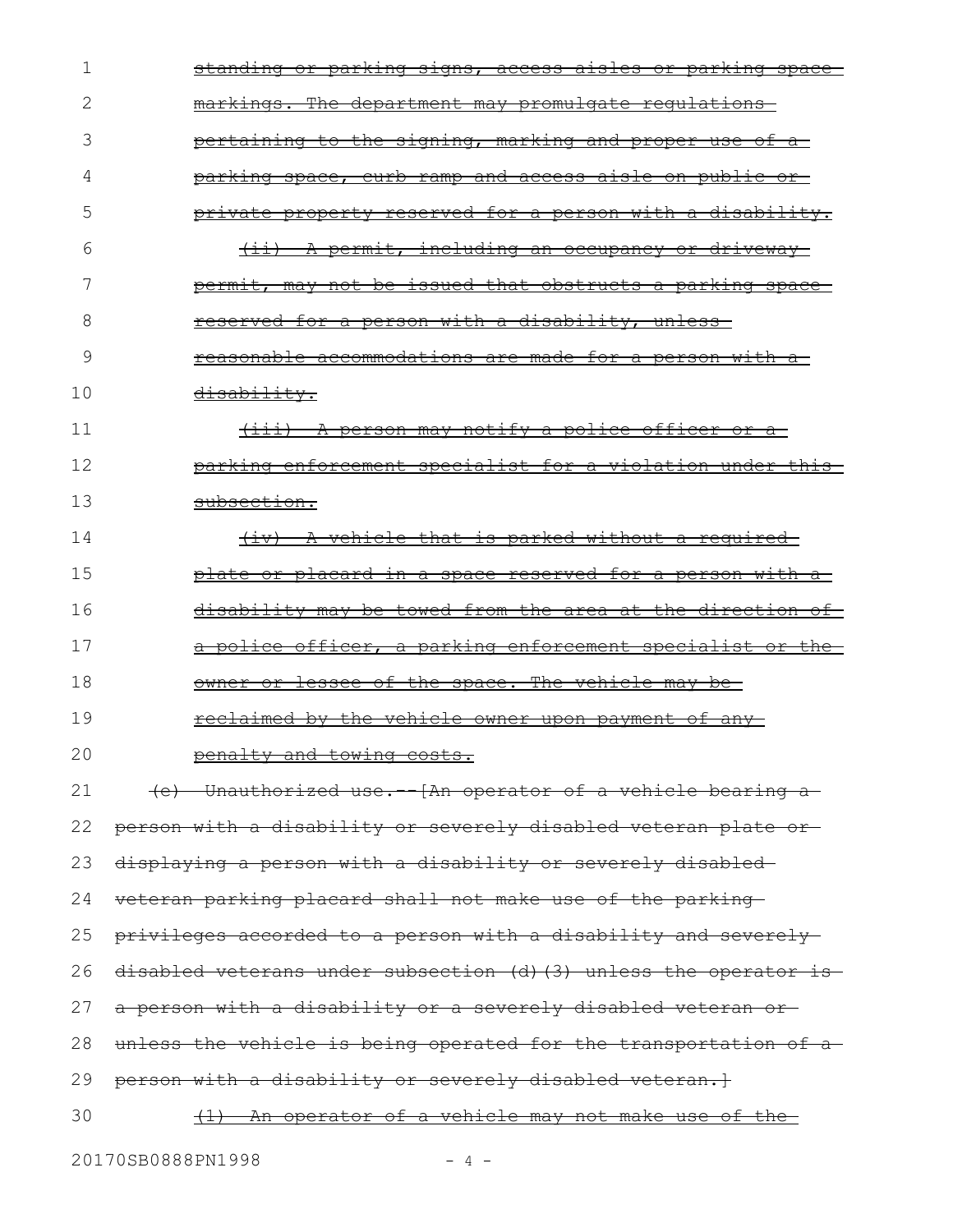| 1  | parking privileges under subsection (d) (3) unless:                    |
|----|------------------------------------------------------------------------|
| 2  | the operator is a person with a disability; or                         |
| 3  | the vehicle is being operated for the<br>$\overline{ \leftrightarrow}$ |
| 4  | transportation of a person with a disability.                          |
| 5  | A person may not fraudulently create or use a plate-                   |
| 6  | or placard.                                                            |
| 7  | (3) A police officer or a parking enforcement specialist               |
| 8  | may confirm, with the assistance of the department, the                |
| 9  | <u>issuance of a plate or placard to an operator of a vehicle-</u>     |
| 10 | bearing a plate or placard if the police officer or parking            |
| 11 | enforcement specialist suspects the plate or placard was-              |
| 12 | fraudulently created or used in a violation of this-                   |
| 13 | subsection. A police officer or parking enforcement-                   |
| 14 | specialist who determines a plate or placard was fraudulently          |
| 15 | ereated or used may seize the plate or placard. Each seized-           |
| 16 | department issued plate and placard shall be immediately               |
| 17 | returned to the department.                                            |
| 18 | (4) A police officer or parking enforcement specialist                 |
| 19 | issue a citation for a violation of subsection (a), (b)                |
| 20 | <u>or (d).</u>                                                         |
| 21 | $+$ $+$ $+$                                                            |
| 22 | (f) Penalty. A person violating subsection (a), (b) or (d)             |
| 23 | (1) is guilty of a summary offense and shall, upon conviction,         |
| 24 | be sentenced to pay a fine of not more than \$15. A person-            |
| 25 | $viblating subsection (d) (2) or (3) or (e) is guilty of a summary-$   |
| 26 | offense and shall, upon conviction, be sentenced to pay a fine-        |
| 27 | of not less than \$50 nor more than [\$200] \$500. If a person is      |
| 28 | convicted under subsection (d) $(2)$ or $(3)$ in the absence of a      |
| 29 | sign stating the penalty amount, the fine imposed may not exceed-      |
| 30 | \$50.                                                                  |

20170SB0888PN1998 - 5 -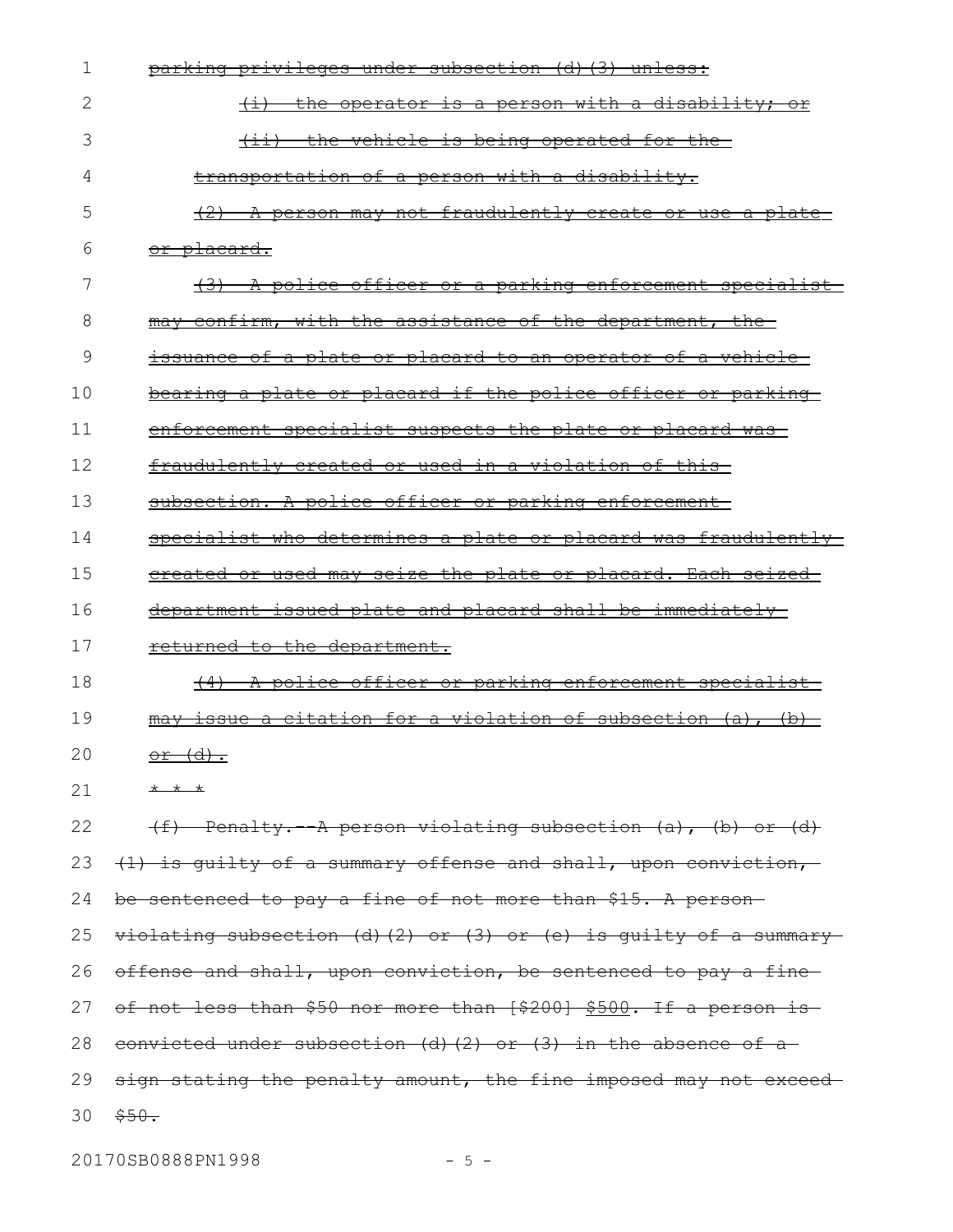| 1  | (g) Special penalty; disposition.                               |
|----|-----------------------------------------------------------------|
| 2  | (1) In addition to any other penalty imposed under this         |
| 3  | section, a person who is convicted of violating subsection      |
| 4  | $(d)$ (2) or (3) or (e)(2) shall be sentenced to pay a fine of  |
| 5  | $+$ \$50} \$100.                                                |
| 6  | $+$ $+$ $+$                                                     |
| 7  | (h) Definitions. As used in this section, the following         |
| 8  | words and phrases shall have the meanings given to them in this |
| 9  | subsection unless the context clearly indicates otherwise:      |
| 10 | "Access aisle." A physical area:                                |
| 11 | (1) designated by hash-marks, cross hatching or other-          |
| 12 | similar visual no parking indicators;                           |
| 13 | $(2)$ which provides additional space for a person using a      |
| 14 | wheelchair, wheelchair lift or other mobility device; and       |
| 15 | (3) which is located adjacent to a parking space                |
| 16 | reserved for a person with a disability.                        |
| 17 | "Parking enforcement specialist." A person employed or          |
| 18 | contracted by a Commonwealth agency, commission or authority or |
| 19 | a political subdivision of the Commonwealth to enforce parking  |
|    | 20 <del>laws.</del>                                             |
| 21 | "Person with a disability." A person issued a plate or          |
| 22 | placard.                                                        |
| 23 | "Plate or placard." A plate or placard issued under:            |
| 24 | Section 1338 (relating to person with disability<br>$+1$        |
| 25 | plate and placard).                                             |
| 26 | Section 1342(a) or (b) (relating to veteran plates              |
| 27 | and placard).                                                   |
| 28 | SECTION 1. SECTION 3354 (F) OF TITLE 75 OF THE PENNSYLVANIA     |
| 29 | CONSOLIDATED STATUTES IS AMENDED, SUBSECTION (D) IS AMENDED BY  |
| 30 | ADDING A PARAGRAPH AND THE SECTION IS AMENDED BY ADDING         |

20170SB0888PN1998 - 6 -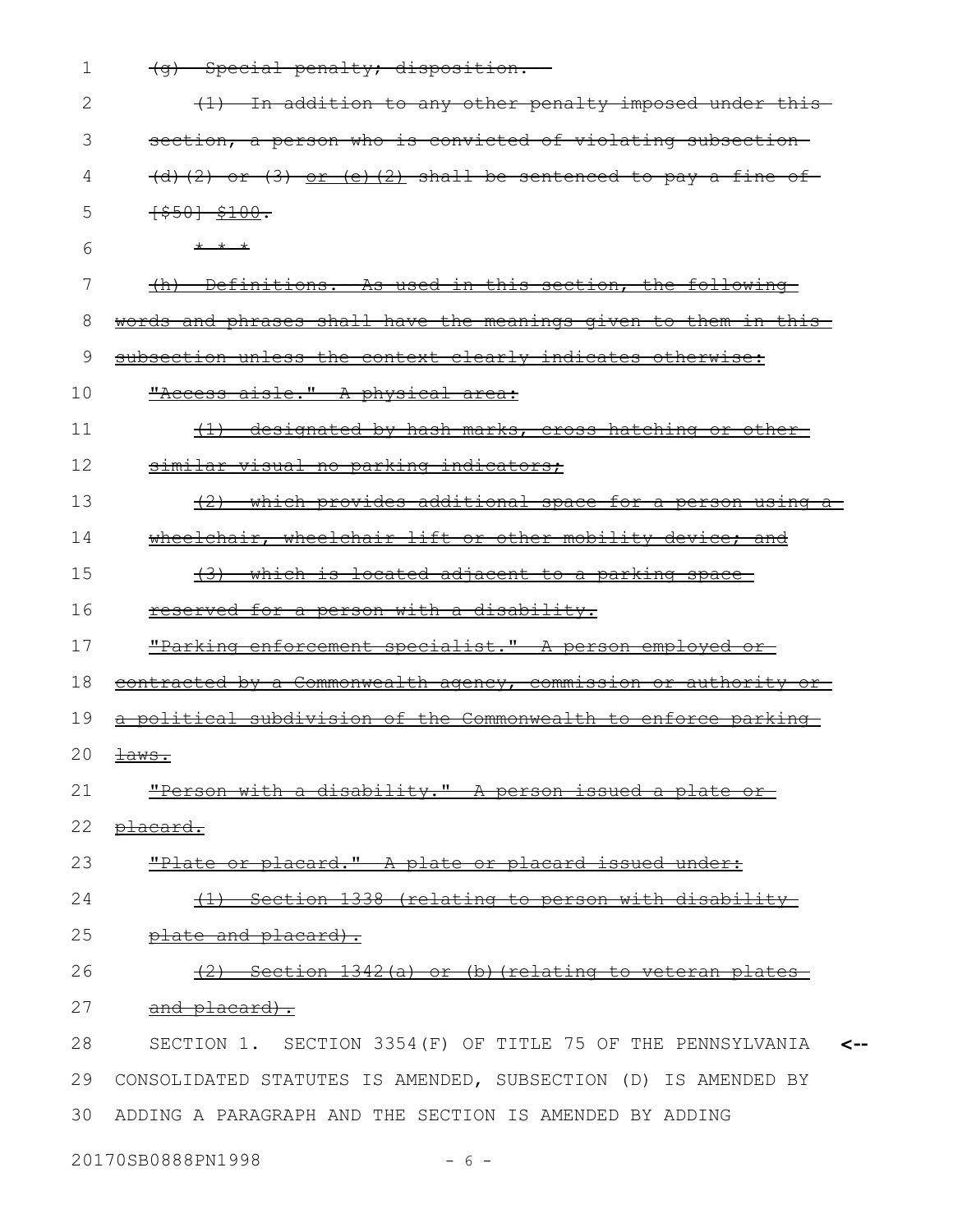SUBSECTIONS TO READ: 1

§ 3354. ADDITIONAL PARKING REGULATIONS. 2

\* \* \* 3

(D) PERSON WITH A DISABILITY AND DISABLED VETERANS.-- 4

\* \* \* 5

(2.1) LOCAL AUTHORITIES MAY LIMIT ACCESS TO A PARKING SPACE RESERVED UNDER PARAGRAPH (2) TO A SPECIFIC VEHICLE, LICENSE PLATE OR OTHER METHOD OF DESIGNATION. UNDER THIS PARAGRAPH LOCAL AUTHORITIES MAY CHARGE A REASONABLE FEE AND SHALL COMPLY WITH SECTION 6109 (RELATING TO SPECIFIC POWERS OF DEPARTMENT AND LOCAL AUTHORITIES) AND THE AMERICANS WITH DISABILITIES ACT OF 1990 (PUBLIC LAW 101-336, 104 STAT. 327). \* \* \* 6 7 8 9 10 11 12 13

(D.1) OBSTRUCTING MOVEMENT.--A PERSON MAY NOT OBSTRUCT A SPACE ON PUBLIC OR PRIVATE PROPERTY RESERVED FOR A PERSON WITH A DISABILITY OR A PART OF A CURB RAMP OR THE ACCESS AISLE ADJACENT TO A PARKING SPACE RESERVED FOR A PERSON WITH A DISABILITY IN A MANNER THAT WOULD PREVENT A PERSON OR WHEELCHAIR OR PERSONAL MOBILITY DEVICE FROM ENTERING OR LEAVING A VEHICLE LEGALLY 14 15 16 17 18 19

20 PARKED IN AN ADJOINING SPACE.

\* \* \* 21

(F) PENALTY.--A PERSON VIOLATING SUBSECTION (A), (B) OR (D) (1) IS GUILTY OF A SUMMARY OFFENSE AND SHALL, UPON CONVICTION, BE SENTENCED TO PAY A FINE OF NOT MORE THAN \$15. A PERSON VIOLATING SUBSECTION (D)(2) OR (3) OR (E) IS GUILTY OF A SUMMARY OFFENSE AND SHALL, UPON CONVICTION, BE SENTENCED TO PAY A FINE OF NOT LESS THAN \$50 NOR MORE THAN \$200. IF A PERSON IS 27 28 CONVICTED UNDER SUBSECTION (D)(2) OR (3) IN THE ABSENCE OF A 29 SIGN STATING THE PENALTY AMOUNT, THE FINE IMPOSED MAY NOT EXCEED 30 \$50. A PERSON VIOLATING SUBSECTION (D.1) IS GUILTY OF A SUMMARY 22 23 24 25 26